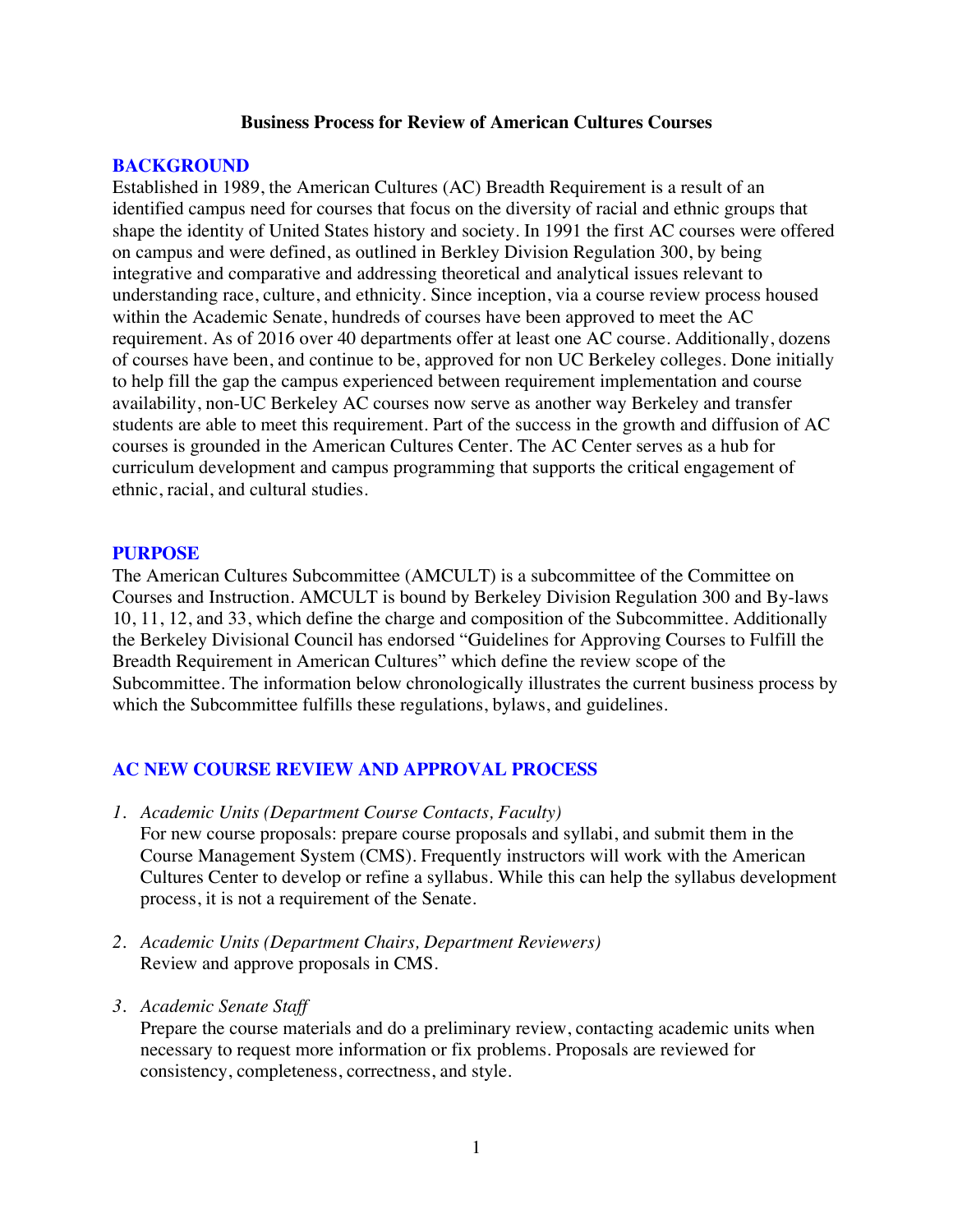#### *4. AMCULT Subcommittee*

Prior to Friday meetings, subcommittee members review course proposals as provided in the agenda packet. Agenda packets are distributed three business days prior to the meeting. At the meeting, members discuss proposals and decide whether to recommend approval, pend for more information, or deny the course.

If the decision is to approve the course proposal it moves along to the subsequent steps. If the decision is to pend or deny the proposal is held at this point and feedback is provided to the submitter.

#### *5. COCI Subcommittees*

New course proposals recommended by AMCULT for approval undergo a secondary review by the discipline appropriate Committee on Courses of Instruction (COCI) Subcommittee (Humanities, Sciences, Social Sciences). Review is for consistency and cohesion with broader course review procedures and policies.

*6. COCI*

Subcommittees present a brief description of the courses they have reviewed and the recommended action. The AMCULT Chair attends the COCI meetings as an *ex officio* voting member and will provide comment and subcommittee rationale as needed if COCI has questions about the course proposal. If there is no discussion, a motion is made to approve the courses, the motion is seconded, and members vote to approve the courses. COCI has final approval authority for new course proposals.

#### *7. Academic Senate Staff*

Approve the courses in CMS. Post updated information to the Academic Senate's website about the new course approval.

The flow chart below depicts the steps outlined immediately above:

Academic unit develops and submits a course to the Academic Senate.



AMCULT reviews course and makes recommendation. Approvals move forward. Pends are returned with feedback.

COCI reviews AMCULT recommendation and makes final decision.

# **AC INSTRUCTOR AND/OR SYLLABUS CHANGE**

*1. Academic Units (Faculty/Department Staff)*

Any changes in instructor or substantial changes to in an approved syllabus must be reviewed and approved by the American Cultures Subcommittee prior to instructional implementation.

There are some changes to an approved AC course that do require submission via CMS due to the nature of the change. The chart below delineates what changes must be submitted via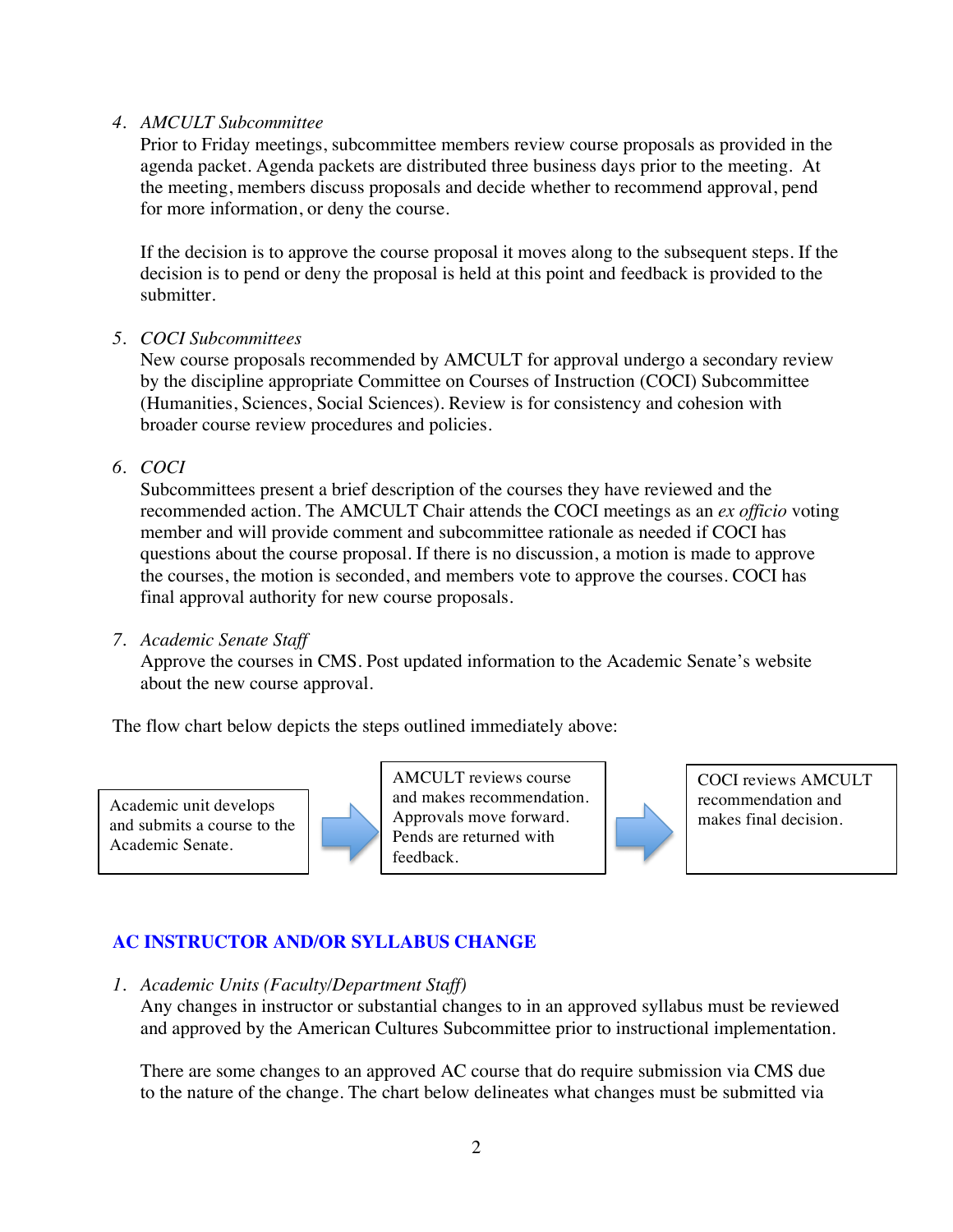CMS. All other changes may be submitted to the Academic Senate either via campus mail or email. Emails should be directed to sumali@berkley.edu.

| Change                                   | Pathway                                         |
|------------------------------------------|-------------------------------------------------|
| Course was previously approved, but      | Submit cover letter and syllabus directly to    |
| has new instructor.                      | Academic Senate outside of CMS.                 |
|                                          |                                                 |
|                                          | Reviewed only by AMCULT                         |
| Course was previously approved, has      | Submit cover letter and syllabus directly to    |
| same instructor, but syllabus content is | Academic Senate outside of CMS.                 |
| updated.                                 |                                                 |
|                                          | Reviewed only by AMCULT                         |
| Change in course component:              | Submit course proposal modification in CMS.     |
| Course number                            | Attach an updated syllabus if course content is |
| Course title                             | substantially changed.                          |
| Unit value                               |                                                 |
| Grading status                           | If syllabus has been updated, reviewed by       |
| Final exam                               | AMCULT and then by COCI.                        |
| Instructional format                     |                                                 |
| Course requisites (pre-, co-,            | If syllabus has not been updated, reviewed by   |
| anti-)                                   | COCI.                                           |
| Course restrictions                      |                                                 |
| Repeatability                            |                                                 |

# *2. Academic Senate Staff*

Assemble the proposal materials and do a preliminary review, contacting academic units when necessary to request more information or fix problems. Proposals are reviewed for consistency, completeness, correctness, and style.

# *3. AMCULT Subcommittee*

Prior to Friday meetings, subcommittee members review course proposals as provided in the agenda packet. Agenda packets are distributed three business days prior to the meeting. At the meeting, members discuss proposals and decide whether to recommend approval, pend for more information, or deny the course.

*4. Academic Senate Staff*

Regardless of the outcome, a feedback letter is provided to the instructor regarding the proposal status. If an instructor change is approved information is updated on the Academic Senate's website to include the new instructor. If a course change is approved where the instructor has already been approved no change is posted. If the decision is to pend or deny appropriate feedback is provided.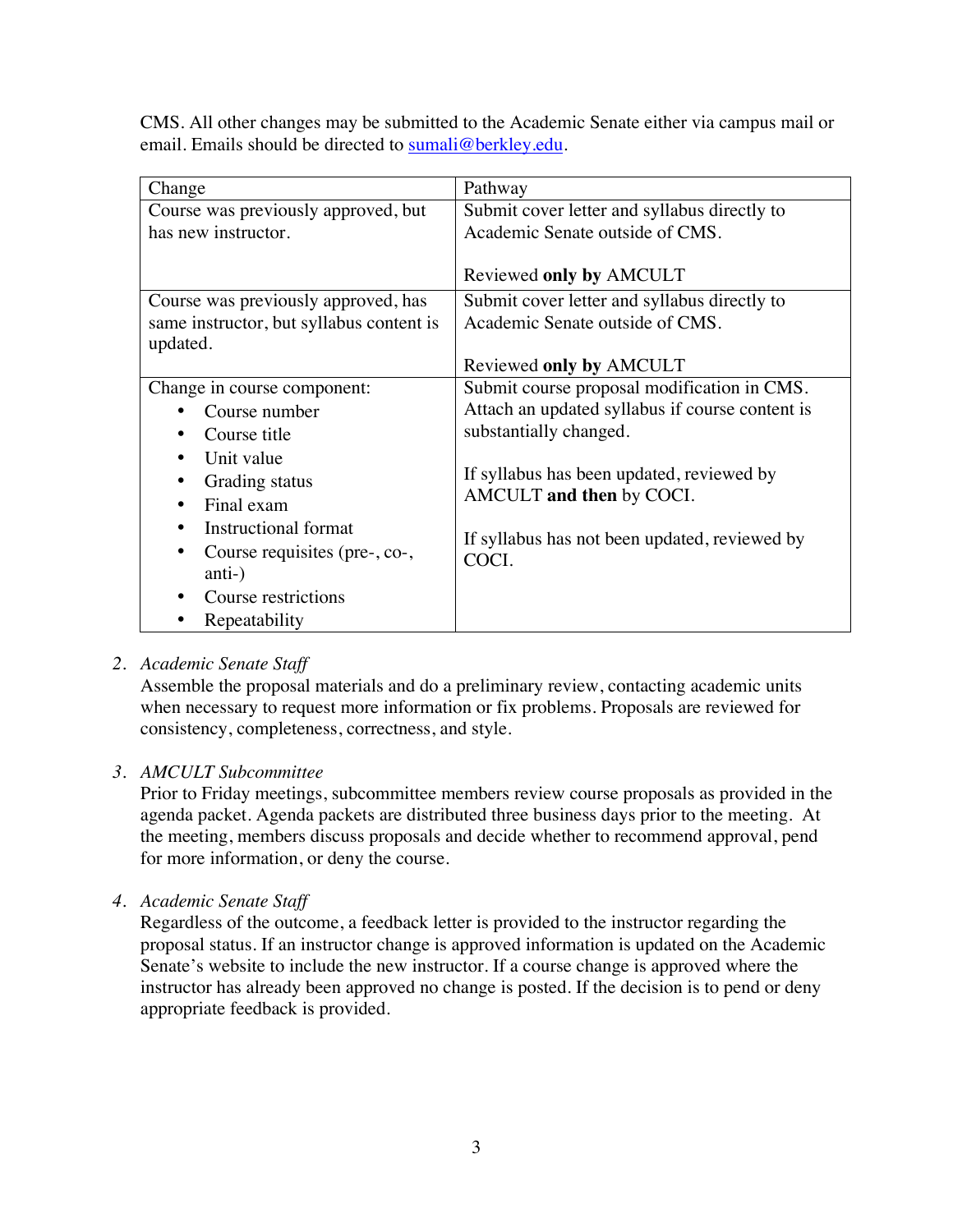The flow chart below depicts the steps outlined immediately above:

Academic unit updates syllabus and/or changes instructor.



AMCULT reviews course and takes final action on changes that only alter the AC content of the course or change the instructor. Pends are returned with feedback.



COCI only reviews after AMCULT if changes include alterations to non-AC components and makes final decision.

NOTE: As a subcommittee of COCI, AMCULT is charged with reviewing new course proposals and modifications to previously approved courses for AC content. The authority to approve a new course resides with COCI. The authority to approve modifications to the AC content of an approved course resides with AMCULT, as long as the other aspects of the course are not changed.

# **AC STUDENT PETITION REVIEW AND APPROVAL PROCESS**

# *1. Student*

Students complete the Student Petition to Substitute a Course for "AC" Credit form. Attached to the completed form the student must include a cover letter that explains how the course fulfills the AC requirement and a copy of the syllabus from the semester the student completed the course. The syllabus must include: a detailed course description, detailed lecture and discussion topics, a complete list and description of required assignments, and a course reading list. The student submits the form and attachments to the Academic Senate by the Friday before AMCULT meeting.

# *2. Academic Senate Staff*

Assemble the petition materials and do a preliminary review. If any of the petition components are missing it is considered incomplete and returned to the student. Petitions are reviewed for completeness.

# *3. AMCULT Subcommittee*

Prior to Friday meetings, subcommittee members review student petitions as provided in the agenda packet. Agenda packets are distributed three business days prior to the meeting. At the meeting, members discuss the petition(s) and decide whether to recommend approval, pend for more information, or deny the student petition. Approval of the petition would allow all other students who took the course in the same semester to receive AC credit for it without further review by AMCULT. In such instances a petition would still need to be submitted directly to the COCI Variances Subcommittee.

# 4. *Academic Senate Staff*

Regardless of the outcome, a feedback letter is provided to the student regarding the decision. If the student petition is approved the student is notified that final approval is contingent on COCI review and the petition moves to the subsequent steps. If the decision is to pend or deny the appropriate feedback is provided.